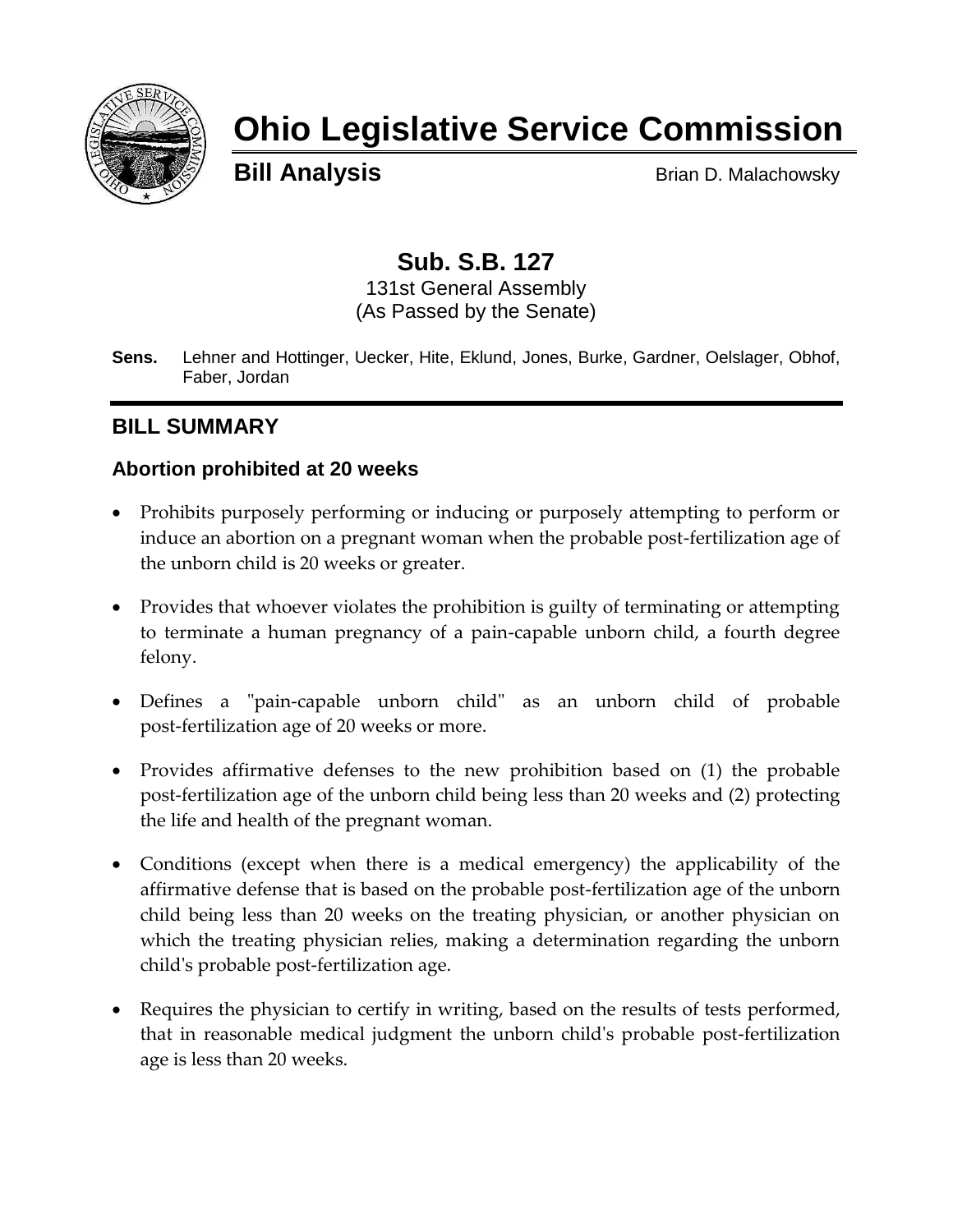- Defines "reasonable medical judgment" as a medical judgment that would be made by a reasonably prudent physician, knowledgeable about the case and the treatment possibilities with respect to the medical conditions involved.
- Conditions (except when there is a medical emergency) the applicability of the affirmative defense that is based on protecting the life or health of the pregnant woman on all of the following:

--The treating physician and a different physician, not professionally related to the treating physician, certifies in writing that in reasonable medical judgment the abortion is necessary for the life or health of the pregnant woman.

--The treating physician terminates or attempts to terminate the pregnancy in a manner that provides the best opportunity for the child to survive unless the physician determines in reasonable medical judgment that termination in that manner poses a greater health risk or risk of death to the pregnant woman than another method.

--The treating physician certifies in writing the available methods or techniques considered and the reasons for choosing the method or technique employed.

--The abortion is performed or induced or attempted in a facility with appropriate neonatal services for premature infants.

--The treating physician arranges for another physician to be present to provide immediate medical care and take other reasonable steps to preserve the unborn child's life and health upon expulsion or extraction.

- Provides that the physician's reasonable medical judgment used in making medical determinations must be based on the facts known to the physician at that time.
- Requires the State Medical Board to revoke a physician's license to practice medicine if the physician violates the provisions governing abortions of pain-capable children.
- Imposes civil liability on a physician who performs or induces or attempts to perform or induce an abortion upon a woman with a pain-capable unborn child, conditioned on the physician having actual knowledge that the affirmative defenses are not applicable or with heedless indifference as to whether the defenses are applicable.

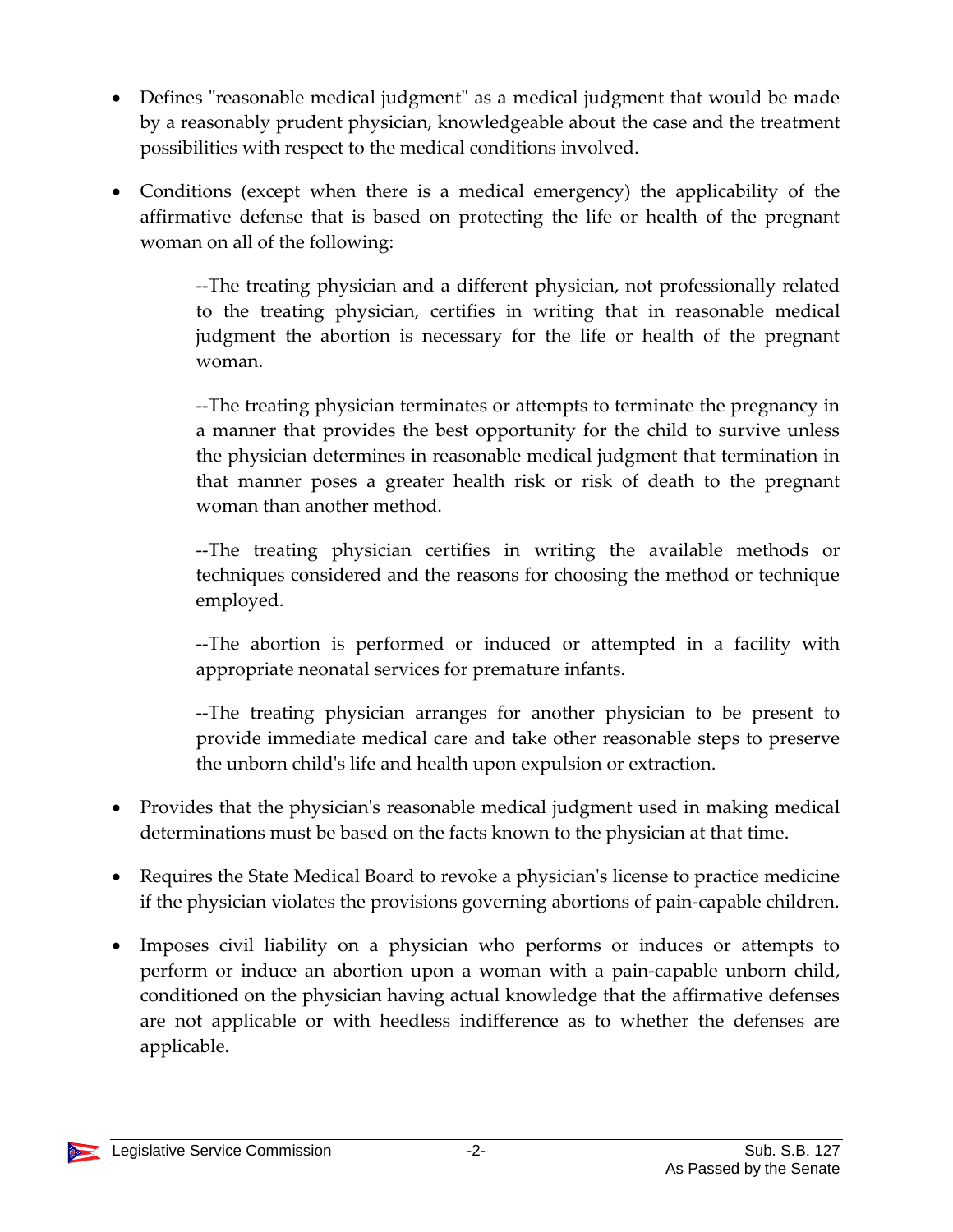Permits courts in such civil actions to award injunctive or other appropriate equitable relief, as well as compensatory damages, punitive and exemplary damages, and reasonable attorney's fees and court costs.

## **Abortion prohibited without testing**

- Prohibits, except in a medical emergency, an abortion after the unborn child reaches the probable post-fertilization age of 20 weeks unless the physician determines prior to the abortion, in the physician's reasonable medical judgment the unborn child's probable post-fertilization age.
- Requires the physician to make the determination after making inquiries with the pregnant woman and performing medical examinations or tests the physician considers necessary as a reasonably prudent physician, knowledgeable about the case and medical conditions involved, would consider necessary to make the determination.
- Requires the physician to enter the determination and associated findings of the medical examination and tests in the pregnant woman's medical record.
- Requires the State Medical Board to suspend for a period of not less than six months a physician's license to practice medicine if the physician violates the provisions governing probable post-fertilization age testing.

## **Abortion reporting requirements**

- Requires a physician who performs or induces or attempts to perform or induce an abortion to submit a report with specified information to the Department of Health within 15 days after the woman is discharged and provides for court enforcement, including punishment for contempt of court, if the physician fails to submit a report within a certain period of time.
- Provides that if a physician fails to comply with the reporting requirements, the physician is subject to disciplinary action by the State Medical Board.
- Prohibits a person from falsifying any required report and provides that whoever violates this prohibition is guilty of pain-capable unborn child abortion report falsification, a misdemeanor of the first degree.
- Requires the Department of Health to annually issue a public report that provides statistics from compiled reports for the previous calendar year that include the information physicians must certify in writing or determine under the bill's requirements.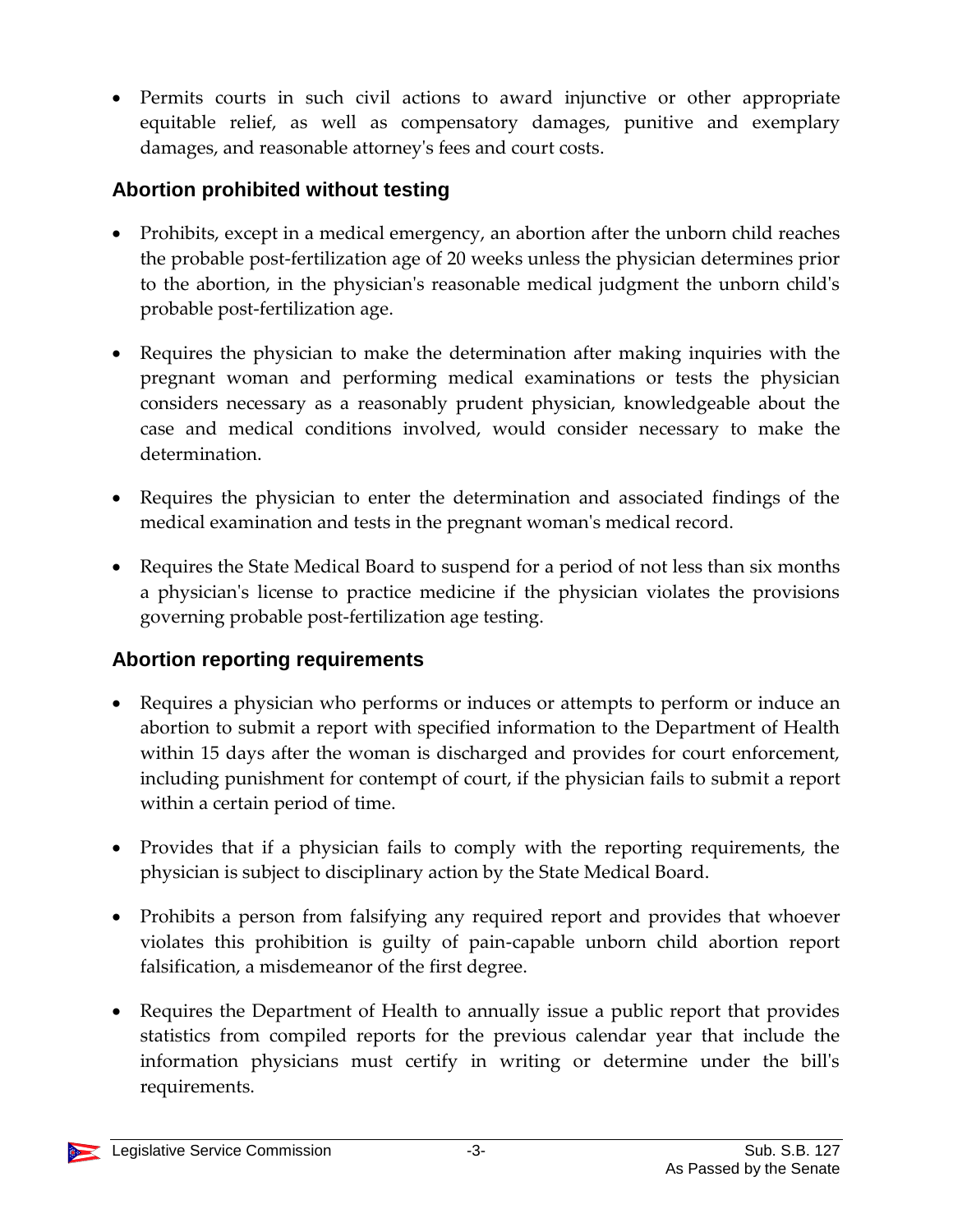- Requires that the Department's annual report provide the statistics for each previous calendar year in which a report was filed, adjusted to reflect any additional information that a physician provides to the Department.
- Requires the Department to ensure that none of the information included in the annual report could reasonably lead to the identification of any pregnant woman upon whom an abortion is performed.
- Requires the Department to adopt rules to assist in compliance with the bill's reporting requirements within 90 days of the effective date of the bill.

## **Litigation fund**

- Creates the Ohio Pain-capable Unborn Child Protection Act Litigation Fund in the state treasury, to pay for any costs and expenses incurred by the Attorney General in relation to actions surrounding the defense of the bill's provisions.
- Provides that the fund is to consist of appropriations and any donations, gifts, or grants.

#### **Savings provisions**

- Provides that the bill's provisions do not repeal or limit any other provision of law that restricts or regulates the performance or inducement of an abortion by a particular method or during a particular stage of pregnancy, nor do other provisions satisfy or limit the bill's requirements or prohibitions.
- Provides that the bill's provisions are severable, should any of them be subject of a restraining order or injunction regarding their application.

# **TABLE OF CONTENTS**

| Application of probable post-fertilization age less than 20 weeks defense 6 |  |
|-----------------------------------------------------------------------------|--|
|                                                                             |  |
|                                                                             |  |
|                                                                             |  |
|                                                                             |  |
|                                                                             |  |
|                                                                             |  |
|                                                                             |  |
|                                                                             |  |
|                                                                             |  |
|                                                                             |  |
|                                                                             |  |

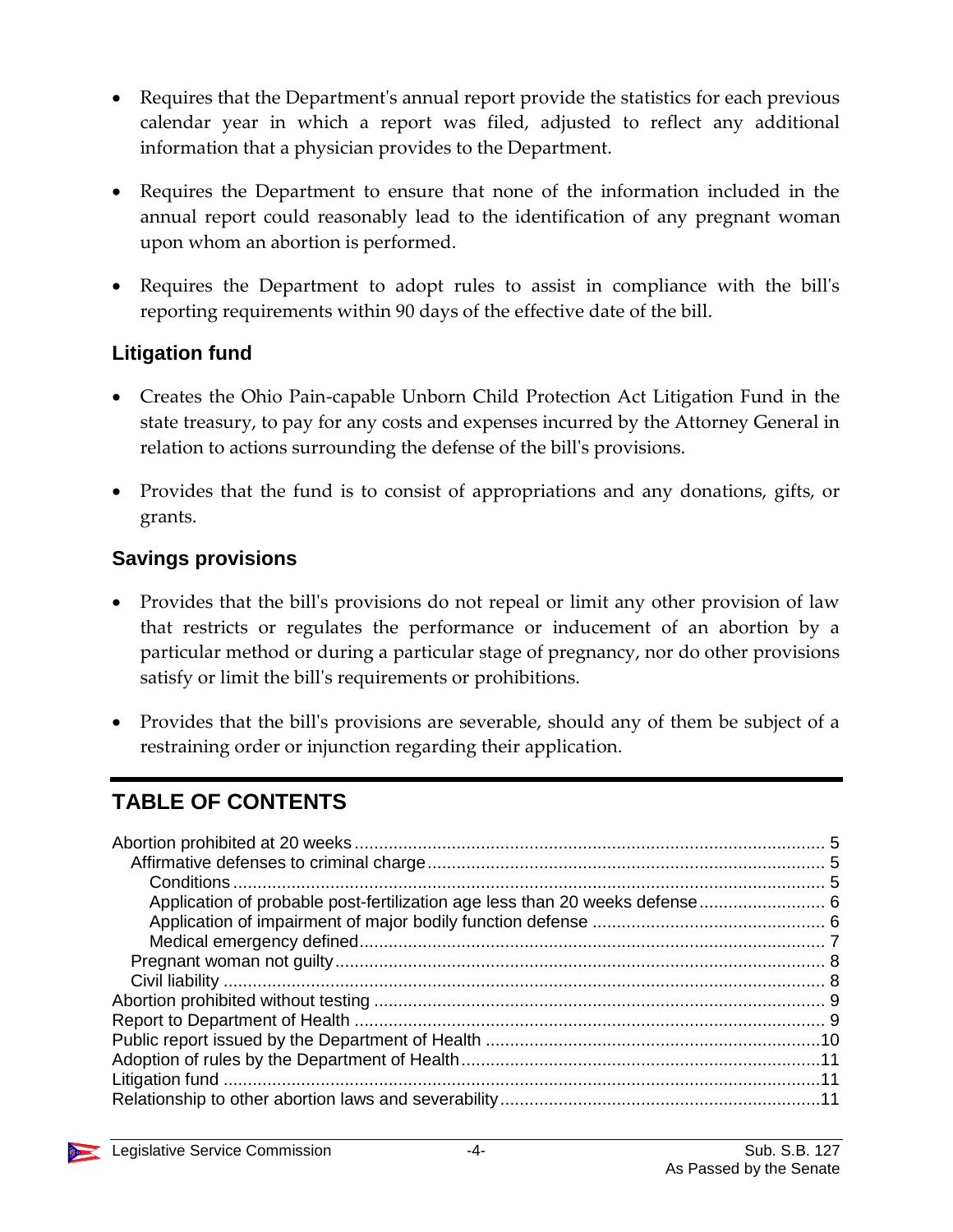# **CONTENT AND OPERATION**

## <span id="page-4-0"></span>**Abortion prohibited at 20 weeks**

The bill generally prohibits a person from purposely performing or inducing, or purposely attempting to perform or induce an abortion on a pregnant woman when the probable post-fertilization age of the unborn child is 20 weeks or greater. Whoever violates this prohibition is guilty of terminating or attempting to terminate a human pregnancy of a pain-capable unborn child, a felony of the fourth degree.<sup>1</sup> Additionally, if a physician violates this prohibition, the bill requires the State Medical Board to revoke that physician's license to practice medicine.<sup>2</sup>

The bill defines "probable post-fertilization age" to mean, in reasonable medical judgment and with reasonable probability, the age of the unborn child, as calculated from fertilization, at the time the abortion is performed or induced or attempted to be performed or induced. "Post-fertilization age" means the age of the unborn child as calculated from the fusion of a human spermatozoon with a human ovum. "Unborn child" means an individual organism of the species homo sapiens from fertilization to live birth. "Pain-capable unborn child" means an unborn child of a probable post-fertilization age of 20 weeks or more. "Fertilization" means the fusion of a human spermatozoon with a human ovum. The bill also defines "reasonable medical judgment" as medical judgment that would be made by a reasonably prudent physician, knowledgeable about the case and the treatment possibilities with respect to the medical conditions involved.<sup>3</sup>

## <span id="page-4-1"></span>**Affirmative defenses to criminal charge**

## **Conditions**

<span id="page-4-2"></span>The bill establishes affirmative defenses to the new prohibition. The defenses would require the physician to show that, in his or her reasonable medical judgment and based on the facts known at the time, the physician determined either:

> • The unborn child's probable post-fertilization age was less than 20 weeks; or

 $1$  R.C. 2919.201(A) and (E).

 $2$  R.C. 2919.201(F).

<sup>3</sup> R.C. 2919.20.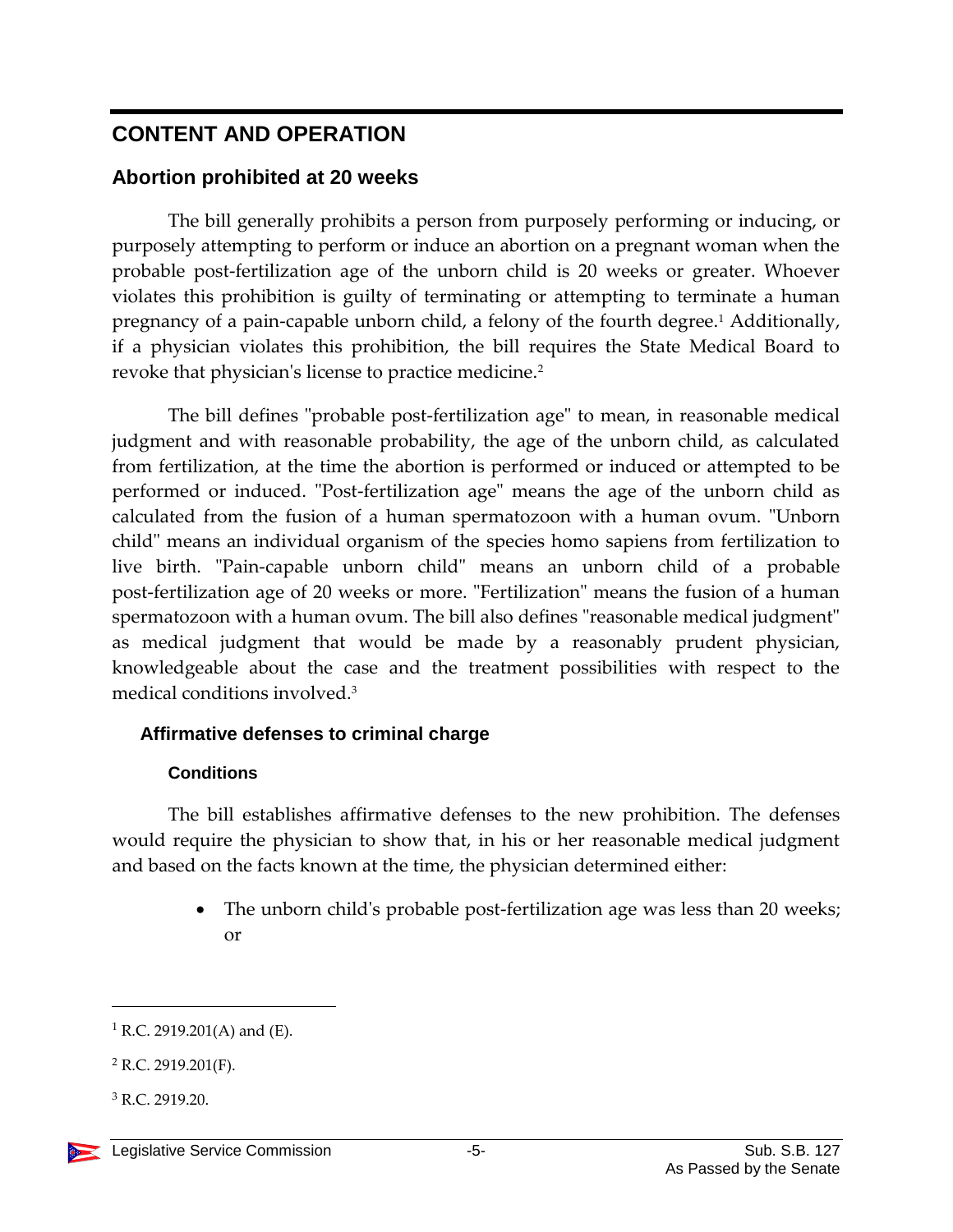The abortion was necessary to prevent the death or serious risk of the substantial and irreversible impairment of a major bodily function of the pregnant woman.<sup>4</sup>

The bill defines "serious risk of the substantial and irreversible impairment of a major bodily function" as any medically diagnosed condition that so complicates the pregnancy of the woman as to directly or indirectly cause the substantial and irreversible impairment of a major bodily function. The conditions include preeclampsia, inevitable abortion, and premature rupture of the membranes, and may include diabetes and multiple sclerosis. It excludes a condition related to her mental health.<sup>5</sup>

The bill also states that no abortion is considered necessary, if based on (1) a claim or diagnosis that the pregnant woman will engage in conduct that would result in her death or a substantial and irreversible impairment of a major bodily function or (2) any reason related to her mental health. $6$ 

#### **Application of probable post-fertilization age less than 20 weeks defense**

<span id="page-5-0"></span>Except when prevented by a medical emergency, the physician must either determine the unborn child's probable post-fertilization age, or rely upon another physician's determination of the age, in order to use the affirmative defense that the probable post-fertilization age of the unborn child was less than 20 weeks. The physician must certify in writing, based on the results of tests performed, that in the physician's reasonable medical judgment the unborn child's post-fertilization age is less than 20 weeks.<sup>7</sup>

#### **Application of impairment of major bodily function defense**

<span id="page-5-1"></span>Additionally, the bill requires the physician who purposely performs or induces, or purposely attempts to perform or induce the abortion, unless prevented by a medical emergency, to do all of the following in order to use this defense:

(1) Certify in writing that, in the physician's reasonable medical judgment, based on the facts known to the physician at that time, the abortion is necessary to prevent the

 $4$  R.C. 2919.201(B)(1).

 $5$  R.C. 2919.20(G).

 $6$  R.C. 2919.201(B)(2).

 $7$  R.C. 2919.201(C).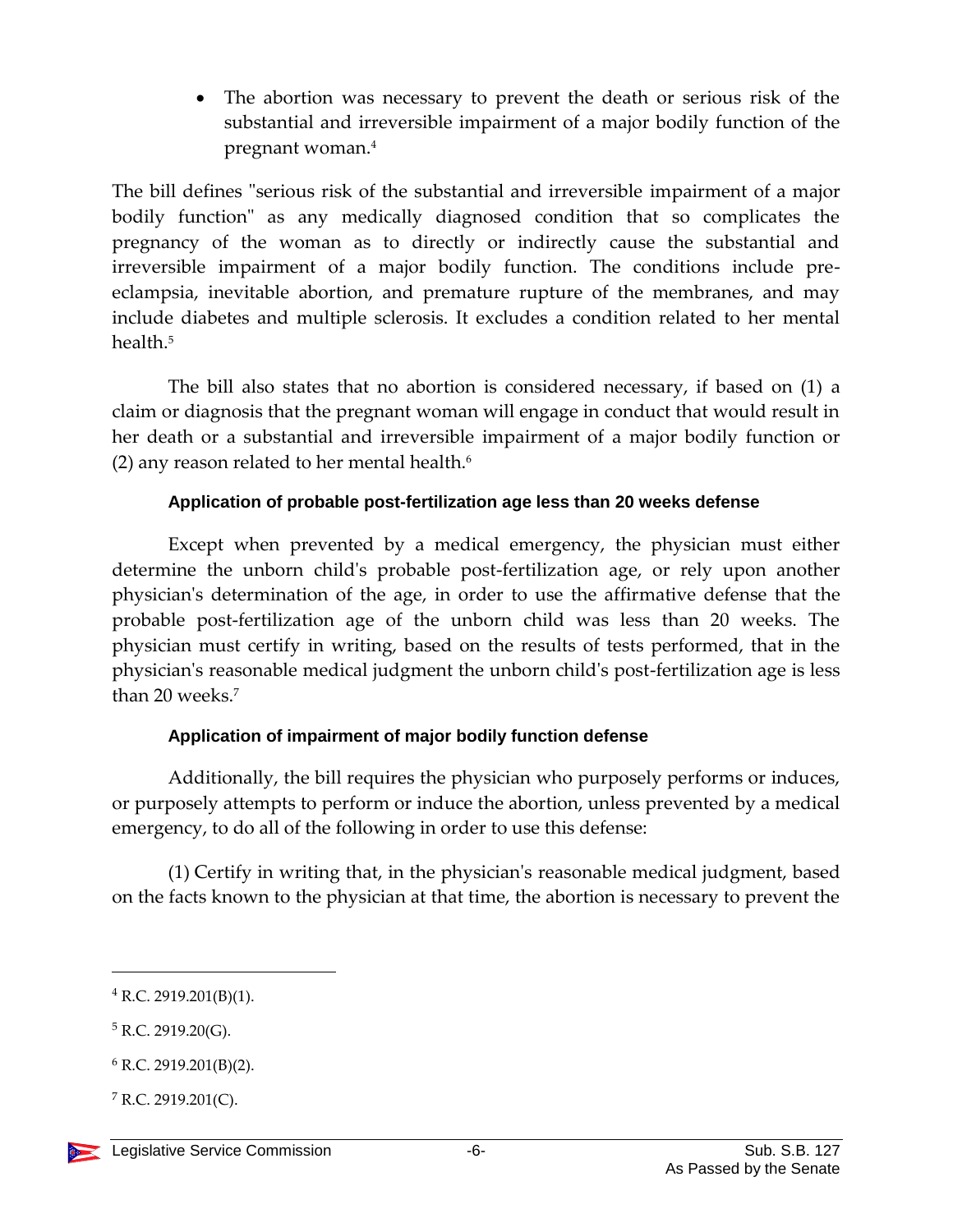pregnant woman's death or a serious risk of substantial and irreversible impairment of a major bodily function;

(2) Have a different physician, not professionally related to the above physician, certify in writing that, in that different physician's reasonable medical judgment, based on the facts known to that different physician at that time, the abortion was necessary to prevent the pregnant woman's death or a serious risk of substantial and irreversible impairment of a major bodily function;

(3) Purposely perform or induce or purposely attempt to perform or induce the abortion in a hospital or other health care facility that has appropriate neonatal services for premature infants;

(4) Terminate or attempt to terminate the pregnancy in the manner that provides the best opportunity for the unborn child to survive, unless the physician determines, in the physician's reasonable medical judgment, based on the facts known to that physician at that time, that the termination of the pregnancy in that manner poses a greater risk of the death or the substantial and irreversible impairment of a major bodily function than would other available methods of abortion;

(5) Certify in writing the available method or techniques considered and the reasons for choosing the method or technique employed; and

(6) Arrange for the attendance in the same room in which the abortion is to be performed or induced or attempted to be performed or induced at least one other physician who is to take control of, provide immediate medical care for, and take all reasonable steps necessary to preserve the life and health of the unborn child immediately upon the child's complete expulsion or extraction from the pregnant woman.<sup>8</sup>

#### **Medical emergency defined**

<span id="page-6-0"></span>The bill defines "medical emergency" as a condition that in the physician's reasonable medical judgment, based upon the facts known to the physician at that time, so complicates the woman's pregnancy as to necessitate the immediate performance or inducement of an abortion in order to prevent the death of the pregnant woman or to avoid a serious risk of the substantial and irreversible impairment of a major bodily function of the pregnant woman that delay in the performance or inducement of the abortion would create.<sup>9</sup>

 $9$  R.C. 2919.20(B).



 $8$  R.C 2919.201(D).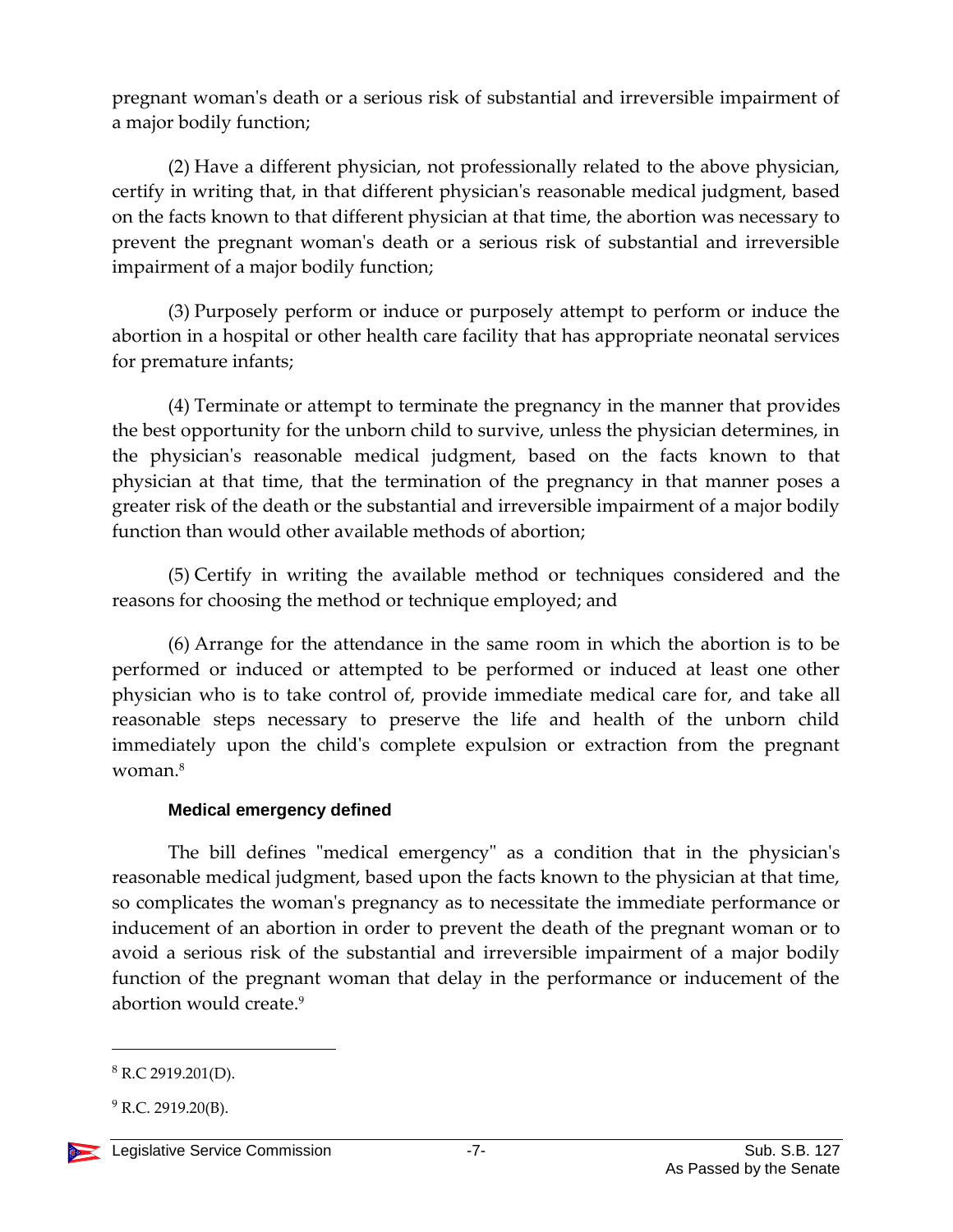#### <span id="page-7-0"></span>**Pregnant woman not guilty**

The bill provides that a pregnant woman on whom an abortion is purposely performed or induced or purposely attempted to be performed or induced in violation of the prohibition described above in "**Abortion prohibited at 20 weeks**" is not guilty of violating that prohibition or of attempting to commit, conspiring to commit, or complicity in committing that prohibition.<sup>10</sup>

#### <span id="page-7-1"></span>**Civil liability**

The bill provides that any physician who purposely performs or induces, or purposely attempts to perform or induce an abortion with actual knowledge that the bill's affirmative defenses (see "**Affirmative defenses to criminal charge**," above) are inapplicable, or with heedless indifference to whether the affirmative defenses are applicable, is liable in a civil action for compensatory and exemplary damages and reasonable attorney's fees to any person, or the representative of the estate of any person, who sustains injury, death, or loss to person or property as a result of the physician's actions. In the civil action, the court also may award any injunctive or other equitable relief that the court considers appropriate.<sup>11</sup> The bill imposes a one-year limitation on these actions, commencing from the performance or inducement of the abortion or attempted performance or inducement of the abortion.<sup>12</sup>

In addition, the bill provides that a woman upon whom an abortion is purposely performed or induced or purposely attempted to be performed or induced, or the father of the unborn child who was the subject of the abortion, has and may commence a civil action for compensatory damages, punitive or exemplary damages (if authorized under Ohio law governing a request for such damages in a tort action), and court costs and reasonable attorney's fees against the physician who is civilly liable as described above. If the court renders judgment for the defendant and finds the action to be frivolous conduct, and that the defendant was adversely affected by the frivolous conduct, it must award the defendant reasonable attorney's fees. "Frivolous conduct" includes, for example, conduct in a civil action that serves to merely harass or maliciously injure another party to the action or consists of allegations or other factual contention that have no evidentiary support.<sup>13</sup>

<sup>10</sup> R.C. 2919.201(H).

<sup>11</sup> R.C. 2307.54(B) and 2919.201(G).

 $12$  R.C. 2305.11(B).

<sup>&</sup>lt;sup>13</sup> R.C. 2307.54, 2315.21, and 2323.51.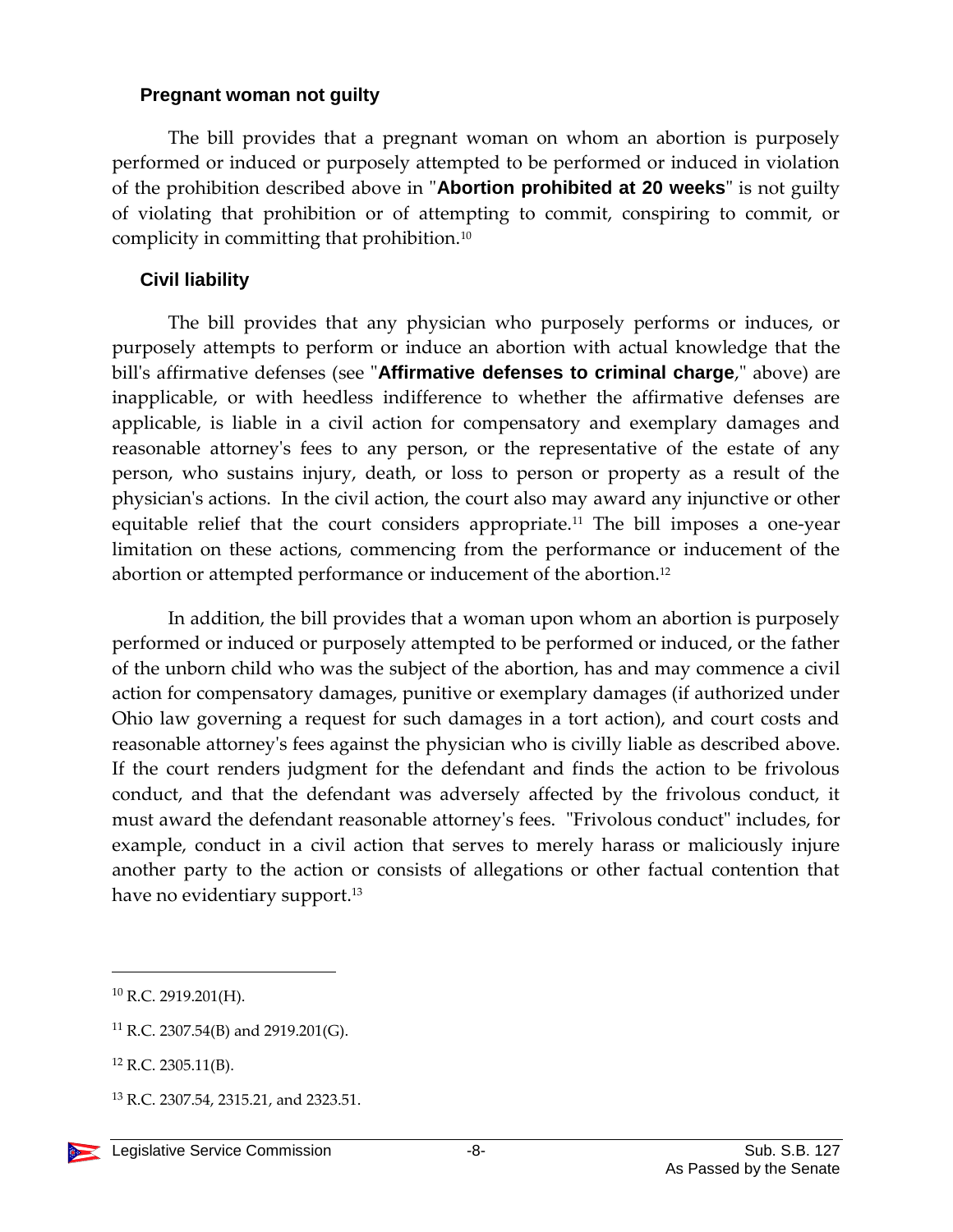### <span id="page-8-0"></span>**Abortion prohibited without testing**

The bill also creates a crime for failure to perform probable post-fertilization age testing. Unless prohibited by a medical emergency, no physician may purposely perform or induce or purposely attempt to perform or induce an abortion on a pregnant woman after the unborn child reaches the probable post-fertilization age of 20 weeks without determining, in the physician's reasonable medical judgment, the unborn child's probable post-fertilization age. The physician's determination must be based on inquiries of the pregnant woman and any medical examinations or tests of the pregnant woman that the physician considers necessary as a reasonably prudent physician, knowledgeable about the case and medical conditions involved, would consider necessary to determine the probable post-fertilization age.<sup>14</sup>

Whoever violates this prohibition is guilty of failure to perform probable postfertilization age testing, a misdemeanor of the fourth degree.<sup>15</sup> The bill also requires the State Medical Board to revoke a physician's license to practice medicine for a period of not less than six months for violating this prohibition.<sup>16</sup>

Unless a medical emergency prohibited the testing, the physician must enter the determination made and the associated findings of the medical examination and tests in the medical record of the pregnant woman before purposely performing or inducing, or purposely attempting to perform or induce an abortion.<sup>17</sup>

#### <span id="page-8-1"></span>**Report to Department of Health**

The bill requires a physician who performs or induces or attempts to perform or induce an abortion on a pregnant woman to submit a report to the Department of Health in accordance with the forms, rules, and regulations adopted by the Department that includes all of the information the physician is required to certify in writing or determine under the bill (see "**Abortion prohibited at 20 weeks"** and "**Abortion prohibited without testing**," above).<sup>18</sup>

The physician must submit the report to the Department within 15 days after the woman is discharged. If the physician fails to submit the report more than 30 days after

 $\overline{a}$ 

<sup>16</sup> R.C. 2919.203(D).

<sup>14</sup> R.C. 2919.203(A).

 $15$  R.C. 2919.203(C).

<sup>17</sup> R.C. 2919.203(B).

 $18$  R.C. 2919.202(A).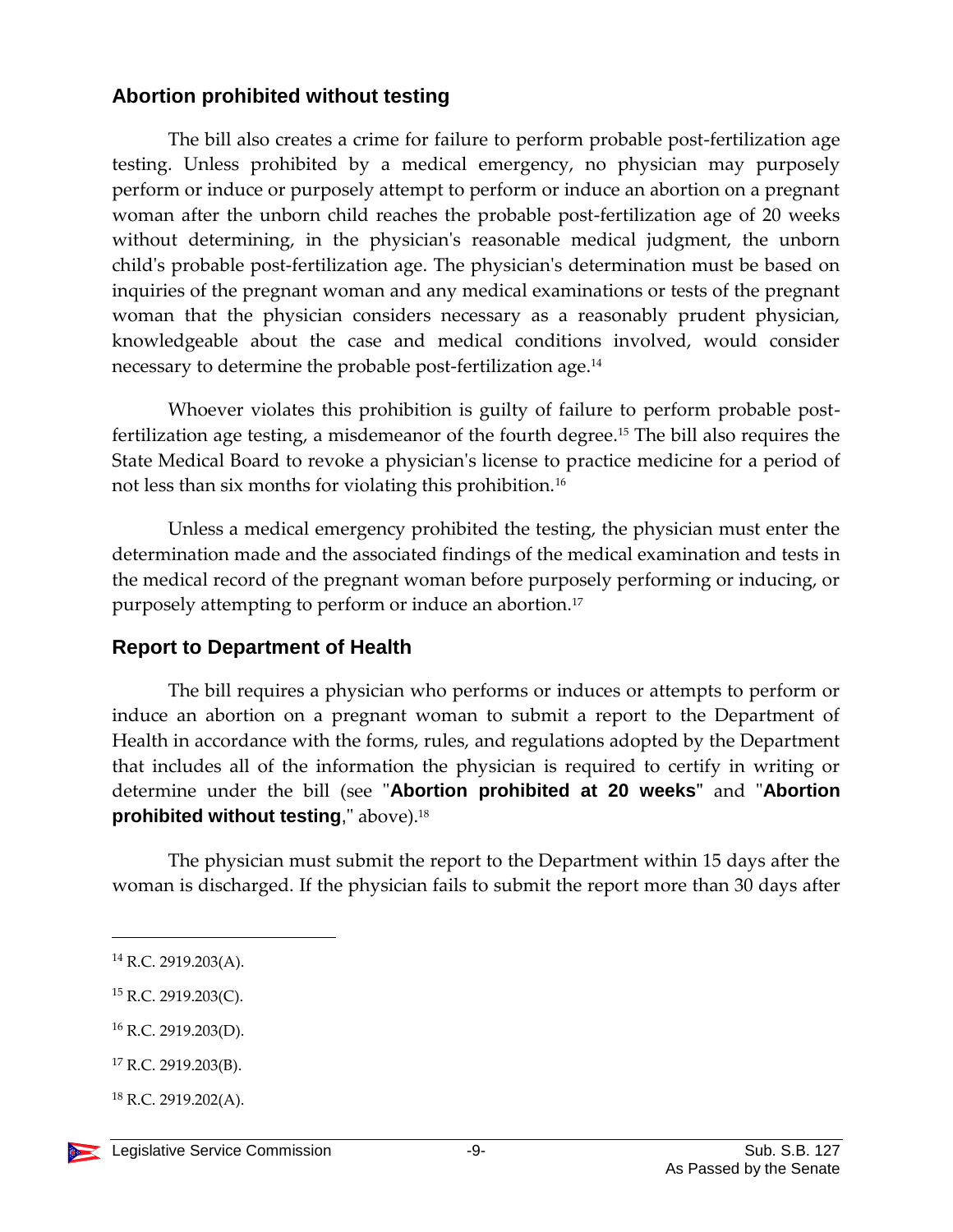the 15-day deadline, the physician is subject to a late fee of \$500 for each additional 30-day period or portion of a 30-day period the report is overdue. A physician who is required to submit a report to the Department and who has failed to submit a report or has submitted an incomplete report more than one year following the 15-day deadline may, in an action brought by the Department, be directed by a court of competent jurisdiction to submit a complete report to the Department within a period of time stated in a court order or be subject to contempt of court.<sup>19</sup> If a physician fails to comply with these requirements, other than filing a late report with the Department, or fails to submit a complete report to the Department in accordance with a court order, the physician is subject to disciplinary action by the State Medical Board.<sup>20</sup>

Continuing law requires the State Medical Board, by an affirmative vote of not fewer than six members, to the extent permitted by law, to limit, revoke, or suspend an individual's certificate to practice, refuse to register an individual, refuse to reinstate a certificate, or reprimand or place on probation the holder of a certificate for certain specified reasons. The bill includes as one of these reasons the individual's failure to comply with the requirements included in the new criminal prohibition against abortion without testing for the unborn child's probable post-fertilization age described above or failure to submit to the Department in accordance with a court order a complete report as described above.<sup>21</sup>

Under the bill, a person is prohibited from falsifying any required report. Whoever violates this prohibition is guilty of pain-capable unborn child abortion report falsification, a misdemeanor of the first degree.<sup>22</sup>

## <span id="page-9-0"></span>**Public report issued by the Department of Health**

The bill requires that, by September 30 of each year, the Department of Health issue a public report that provides statistics for the previous calendar year compiled from all of the reports covering that calendar year that include the information physicians must certify in writing or determine, as described above in "**Abortion prohibited at 20 weeks"** and "**Abortion prohibited without testing**." The report must also provide the statistics for each previous calendar year in which a report was filed with the Department, adjusted to reflect any additional information that a physician provides to the Department in a late or corrected report. The Department must ensure

<sup>19</sup> R.C. 2919.202(C)(1).

<sup>20</sup> R.C. 2919.202(C)(2).

 $21$  R.C. 4731.22(B)(44).

 $22$  R.C. 2919.202(C)(3).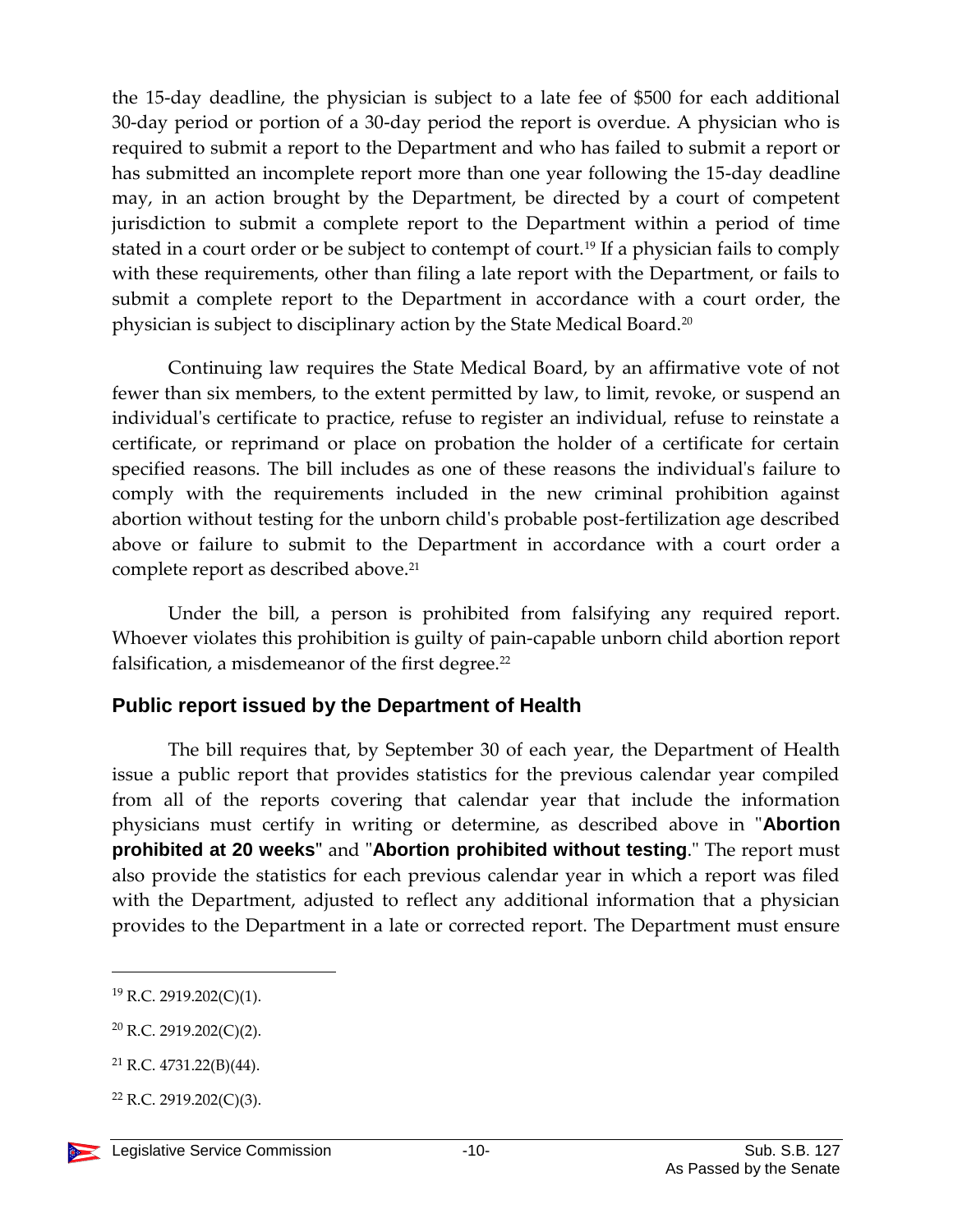that none of the information included in the report could reasonably lead to the identification of any pregnant woman upon whom an abortion is performed.<sup>23</sup>

## <span id="page-10-0"></span>**Adoption of rules by the Department of Health**

The bill requires the Department of Health to adopt rules pursuant to R.C. 111.15 to assist in compliance with the reporting requirements described above. The rules must be adopted within 90 days of the bill's effective date.<sup>24</sup>

## <span id="page-10-1"></span>**Litigation fund**

The bill creates the Ohio Pain-capable Unborn Child Protection Act Litigation Fund in the state treasury. The fund is to be used by the Attorney General to pay for any costs and expenses the Attorney General may incur in relation to actions surrounding defense of the provisions of this bill. The fund will consist of appropriations, and any donations, gifts, or grants. The bill requires any interest earned to be credited to the fund.<sup>25</sup>

## <span id="page-10-2"></span>**Relationship to other abortion laws and severability**

The bill states that its provisions in R.C. 2307.54 and 2919.20 to 2919.205 do not repeal, by implication or otherwise, or limit any law regulating or restricting abortion. Compliance with the bill's procedures is irrelevant to compliance with other provisions that would be applicable, and vice versa.

Among other abortion-related prohibitions in current law, a person is prohibited from performing or inducing an abortion on a pregnant woman when the unborn child is viable. The post-viability prohibition has similar requirements for testing the unborn child's age, reporting to the Department of Health, and affirmative defenses.<sup>26</sup>

The bill also provides that if any of its above provisions are ever temporarily or permanently restrained or enjoined by judicial order, all other provisions of state law regulating or restricting abortion shall be enforced as though the restrained or enjoined provisions had not been adopted. If an injunction is entered against one of the bill's

<sup>23</sup> R.C. 2919.202(B).

<sup>24</sup> R.C. 2919.202(D).

<sup>25</sup> R.C. 2919.204.

 $26$  R.C. 2919.16 to 2919.18, not in the bill.